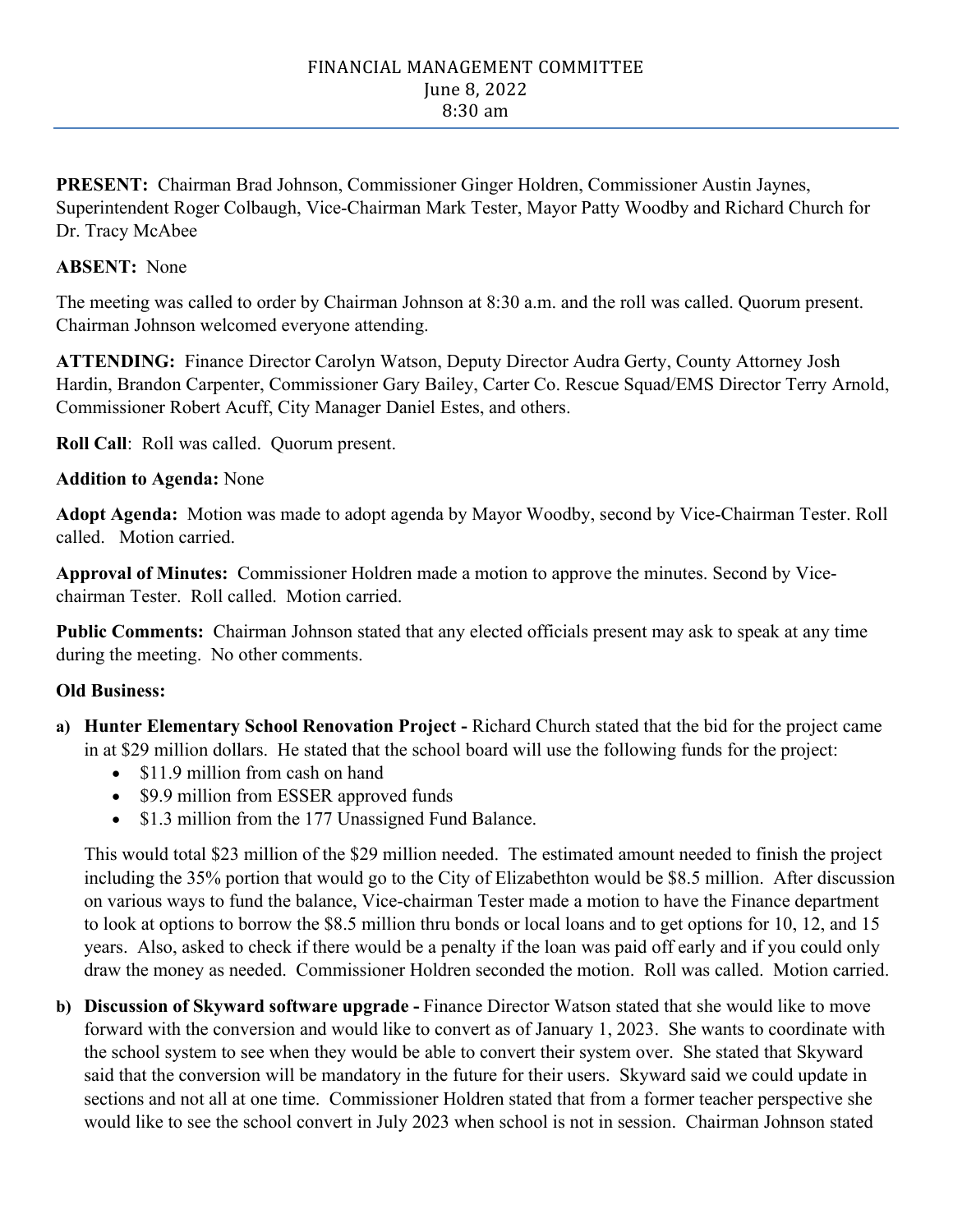that since there are still many questions concerning this conversion, he asked to defer this until the July meeting.

- **c) Discussion of resolution #688 dated January 2018 regarding allocation of unassigned fund balance -** Finance Director Watson stated that the auditors wanted to see updated language of how funds come from the unassigned fund balance. Committee wants to defer until the state provides wording for this.
- **d) Review and discussion of 2021-22 audit report findings regarding elected officials pay -** Financial Director Watson asked to defer this item. Commission Holdren stated the committee needed to wait until this is the only finding on the audit reports and then deal with the issue because it is already a finding this year and nothing can be done at this time.

## **New Business:**

**a) Recent Bids:** Deputy Director Gerty went over the bid report. She stated that several of the bids have gone out for annual supplies. There are two items under observation to decide if they need to be posted to bid out again. She stated there were two bid openings this week.

After a short break – Chairman Johnson allowed EMS Director Arnold to speak concerning their request for ambulances since the committees and the commissioners needed answers as to why there were two ambulances requested in the 2022-23 budget.

# **b) Credit Applications –**

**EMA** - Motion made by Commissioner Holdren to allow EMA to proceed with the credit application for AutoZone. Mayor Woodby seconded the motion. Roll called. Motion carried.

**Highway Department and Carter County Government -** Motion made by Commissioner Jaynes to allow the Highway Department and the County Government to proceed with the credit applications for Happy Valley Ford, which was formerly Grindstaff Ford**.** Vice-Chairman Tester seconded the motion. Roll was called. Motion carried.

**Carter County Solid Waste –** Motion was made by Commissioner Jaynes to allow the Solid Waste Department to proceed with the credit application for Fisher Auto Parts. Superintendent Colbaugh seconded the motion. Roll called. Motion carried. It was noted that these credit applications would be for \$5,000.00.

**c) Director of Finance Carolyn Watson:** Director Watson gave an update on the budget process. She stated that some of the budgets need adjustments. There is a special called budget meeting set for tonight (June 8) and a Commission Budget Workshop on June  $9<sup>th</sup>$  with the public budget hearing set for June  $20<sup>th</sup>$ . The budget hearing will most likely be moved to a later date since budgets cannot be approved until a tax rate is set. The Equalization Board is having meetings now.

There was a discussion of ARPA funds. Director Watson stated that the unencumbered balance is about \$1.5 million dollars and we have not received the second allocation yet. Chairman Johnson asked the committee to take money from the unassigned fund balance to pay the Blevins Bridge and Danner Bridge projects for a total of \$69,110.30 instead of using ARPA funds. Commissioner Holdren made the motion to pay for the two stated projects from the unassigned fund balance. Mayor Woodby seconded the motion. Roll was called. Motion carried. This will be presented to the Budget Committee.

Commissioner Acuff addressed the committee regarding how they prioritized the list of recipients for ARPA funds. Commissioner Bailey addressed the committee regarding funds appropriated for the fire departments and said it would not be right to give Elk Mills both the \$500,000 for the building and truck at then to also give them the extra \$150,000 that the other departments were getting. Commissioner Jaynes suggested taking the Landfill's request for a new transfer station be taken off the ARPA list. It was stated that they could come up with a way to pay for a new station through price increases and/or getting a loan/bond.